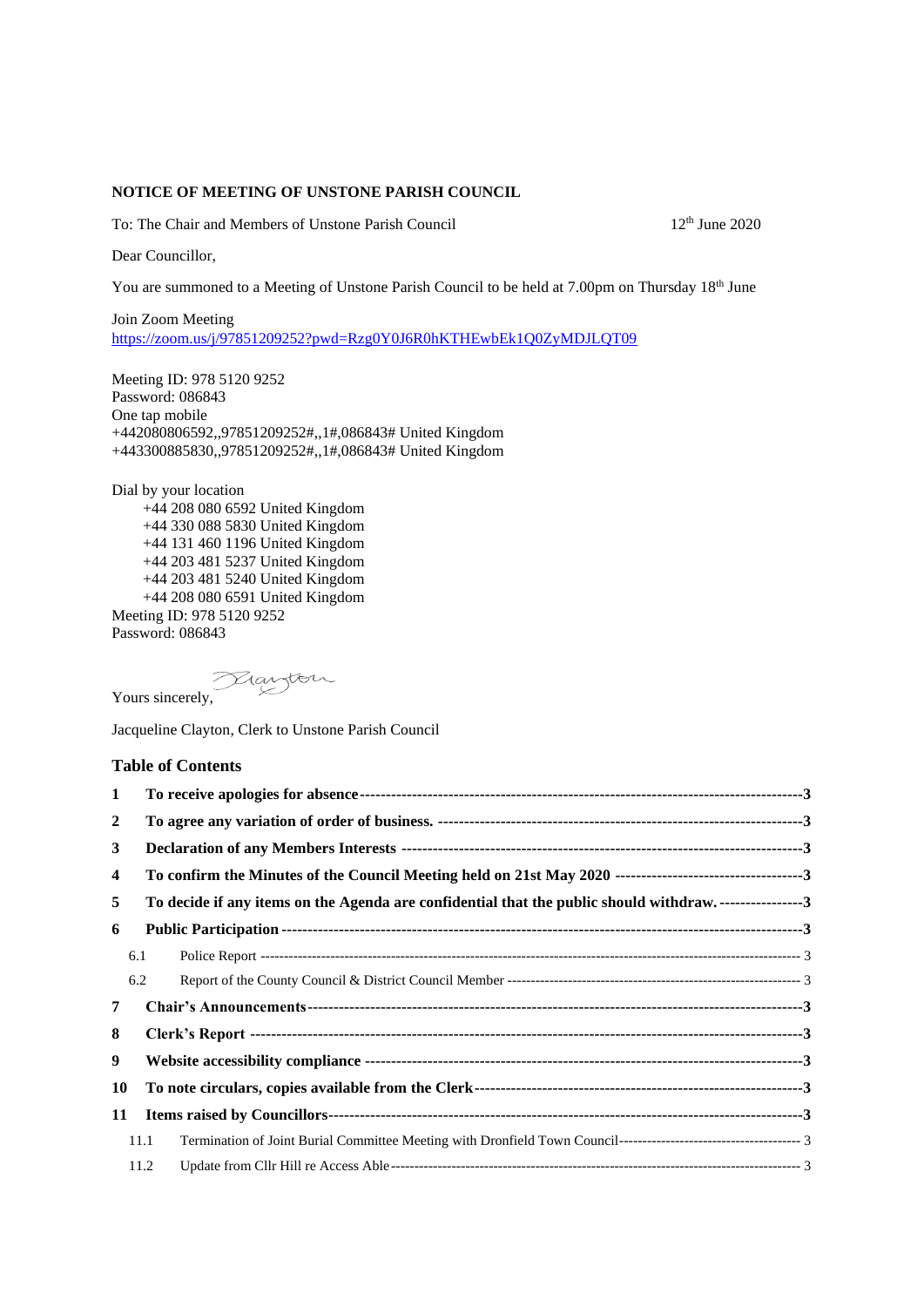| 11.3 |  |  |  |  |  |  |
|------|--|--|--|--|--|--|
| 12   |  |  |  |  |  |  |
| 12.1 |  |  |  |  |  |  |
| 12.2 |  |  |  |  |  |  |
| 12.3 |  |  |  |  |  |  |
| 12.4 |  |  |  |  |  |  |
| 13   |  |  |  |  |  |  |
| 13.1 |  |  |  |  |  |  |
| 14   |  |  |  |  |  |  |
| 14.1 |  |  |  |  |  |  |
| 14.2 |  |  |  |  |  |  |
| 14.3 |  |  |  |  |  |  |
| 15   |  |  |  |  |  |  |